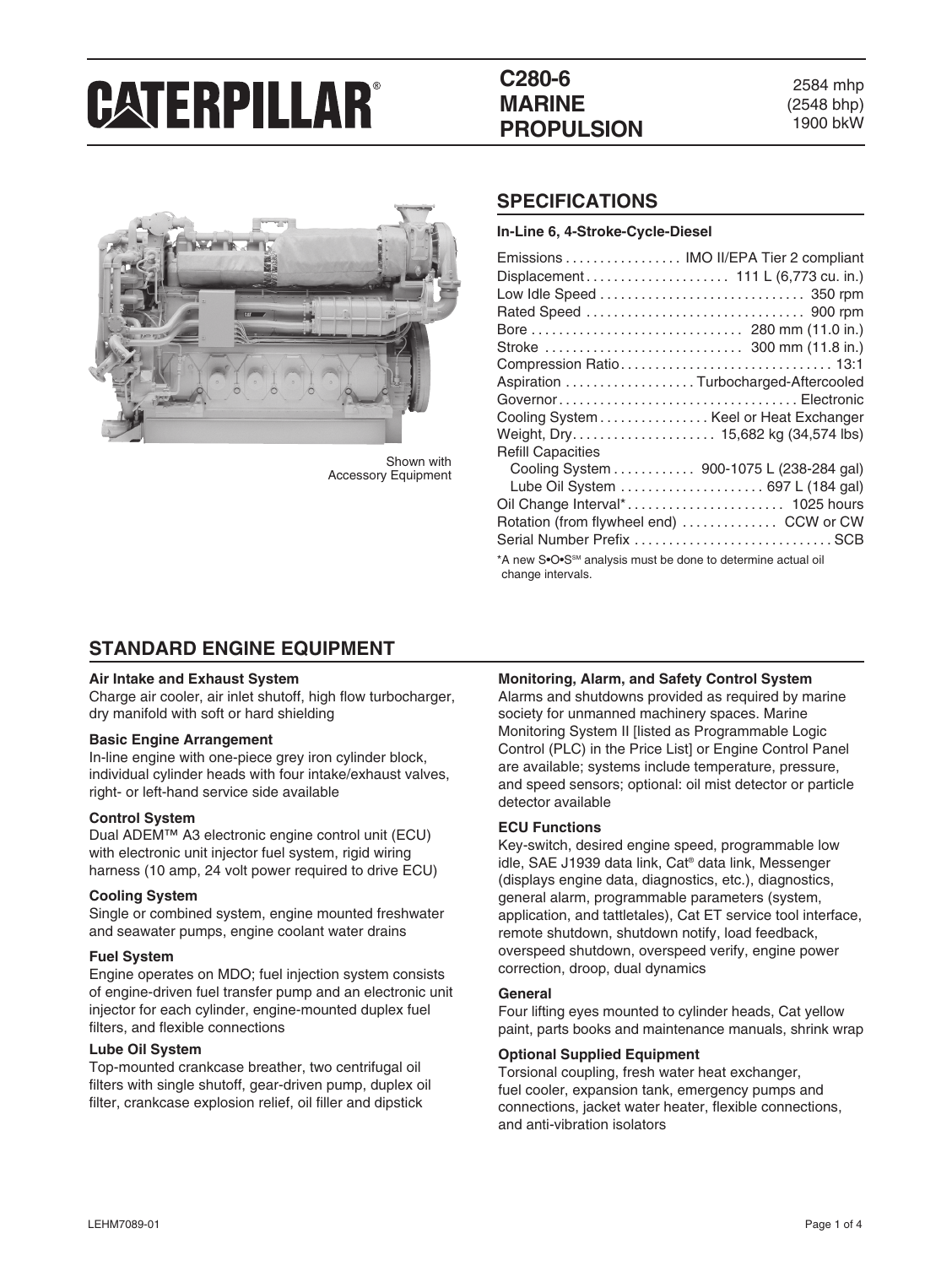## **C280-6 MARINE PROPULSION**

**2584 mhp (2548 bhp) 1900 bkW**

## **MARINE ENGINE PERFORMANCE**

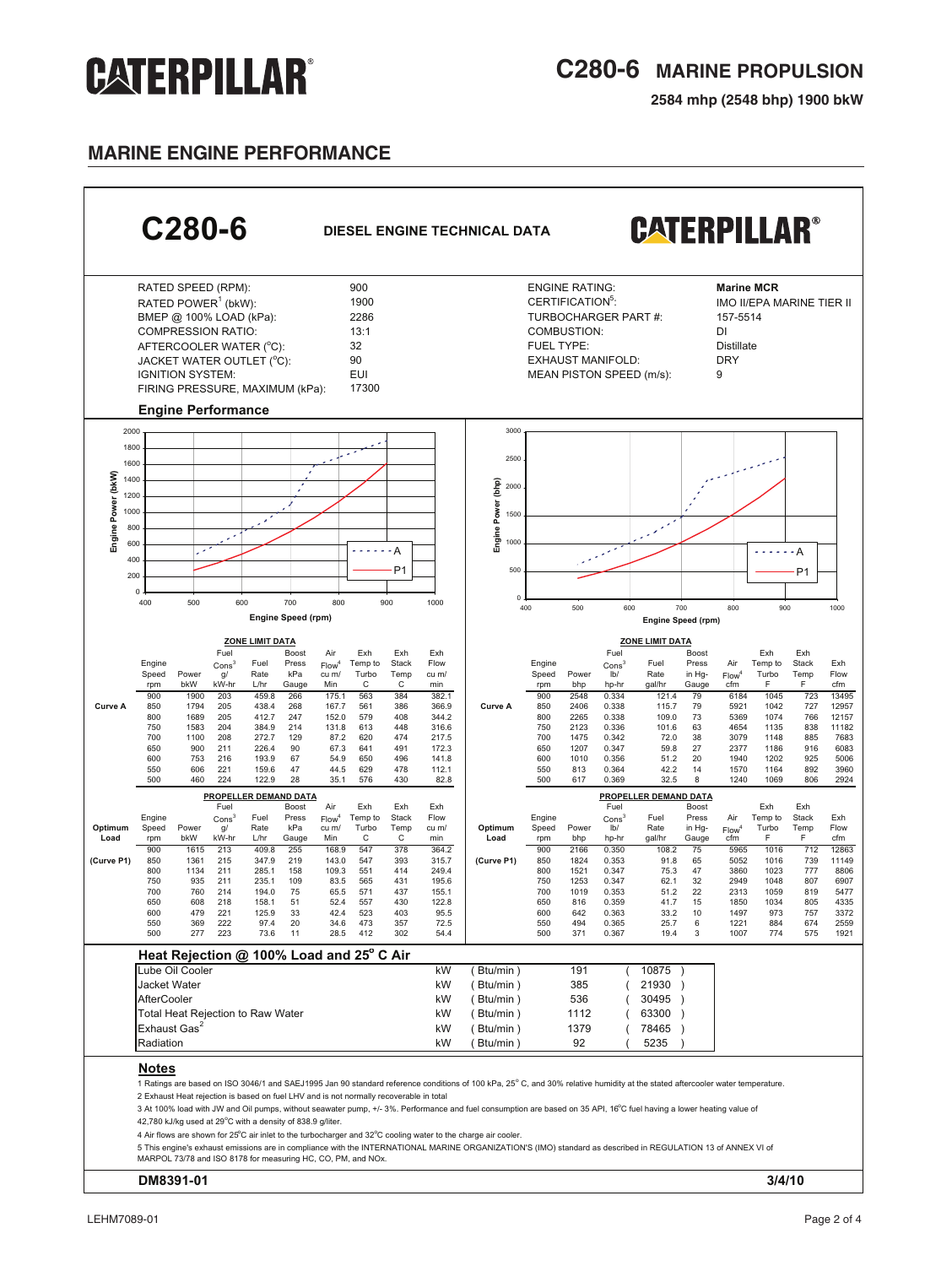## **C280-6 MARINE PROPULSION**

**2584 mhp (2548 bhp) 1900 bkW**

## **engine dimensions**



| <b>Engine Dimensions</b> |         |           |  |
|--------------------------|---------|-----------|--|
| (1) Overall Length       | 4011 mm | 157.9 in. |  |
| (2) Overall Width        | 1796 mm | 70.7 in.  |  |
| (3) Overall Height       | 2734 mm | 107.6 in. |  |

Note: Do not use for installation design. See general dimension drawings for detail.

| <b>Engine Weights</b>                                                                                          |                            |                              |  |
|----------------------------------------------------------------------------------------------------------------|----------------------------|------------------------------|--|
| <b>Engine Dry Weight</b>                                                                                       | 15,682 kg                  | 34,574 lb                    |  |
| <b>Shipped Loose Items</b><br><b>Torsional Coupling</b><br>Plate-Type Heat Exchanger<br>Instrument/Alarm Panel | 319 kg<br>400 kg<br>200 kg | 702 lb<br>880 lb<br>440 lb   |  |
| <b>Fluids</b><br>Lube Oil<br>Jacket Water<br>Heat Exchanger (FW, SW, LO)                                       | 634 kg<br>400 kg<br>70 kg  | 1,395 lb<br>880 lb<br>154 lb |  |